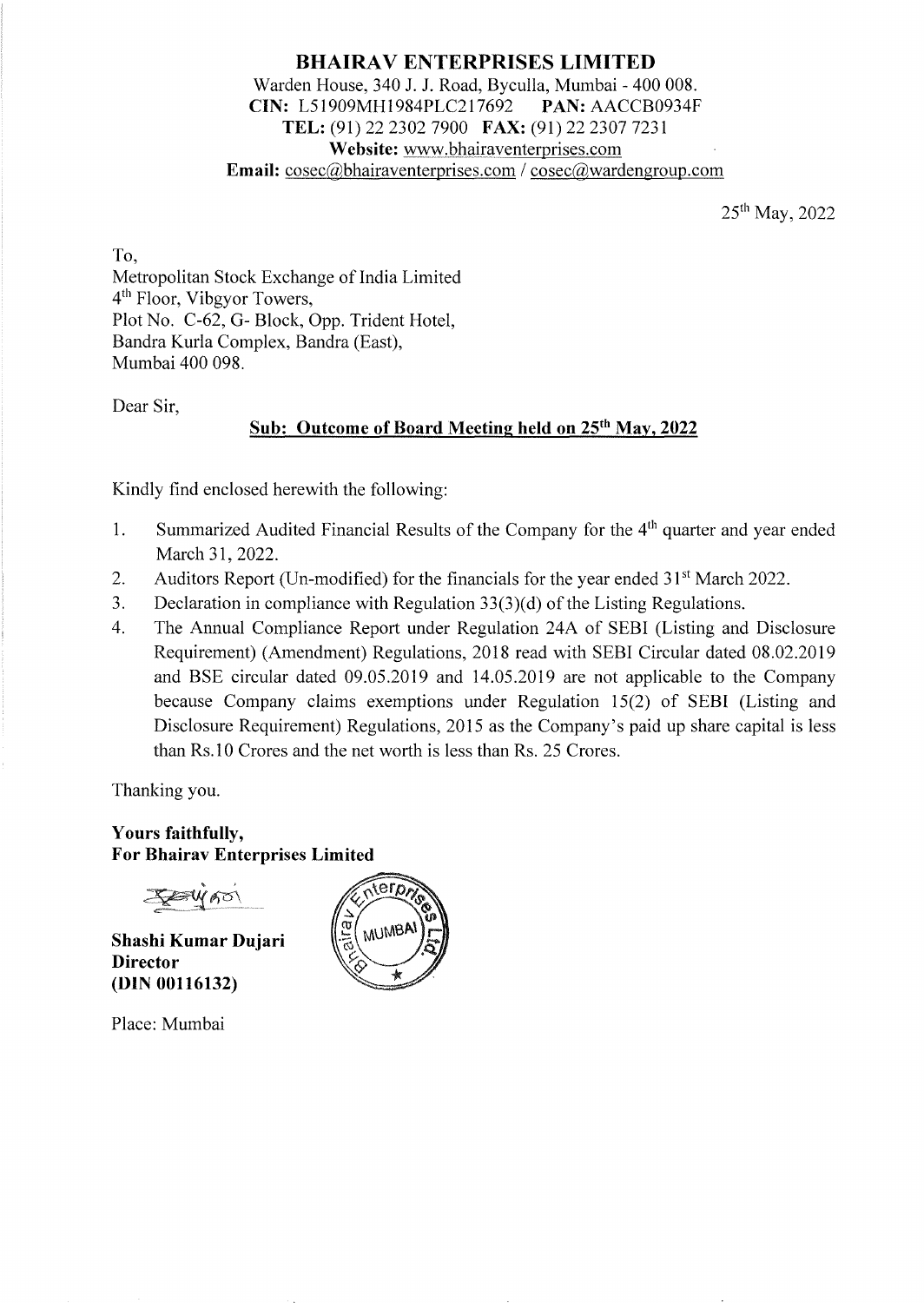CIN L5 I 909MH I 984PLC2 I 7692 Regd. Office : Warden House, 340, J.J. Road, Byculla, Mumbai - 400 008 Telephone No. 022-23027900 Fax No.: 022-23077231 email : cosec@bhairaventerprises.com

|                | email: cosec@bhairaventerprises.com                                                           |                                             |                                            |                                                    |                                                              |                                                       |
|----------------|-----------------------------------------------------------------------------------------------|---------------------------------------------|--------------------------------------------|----------------------------------------------------|--------------------------------------------------------------|-------------------------------------------------------|
|                | web site : www.bhairaventerprises.com                                                         |                                             |                                            |                                                    |                                                              |                                                       |
|                |                                                                                               |                                             |                                            |                                                    |                                                              | (₹ in Lacs except EPS)                                |
|                | Statement of Audited Standlone Financial Results for the Quarter and Year Ended March 31,2022 |                                             |                                            |                                                    |                                                              |                                                       |
| lsr.no.        | <b>PARTICULARS</b>                                                                            | Quarter<br>Ended<br>31/03/2022<br>(Audited) | Quarter Ended<br>31/12/2021<br>(Unaudited) | Quarter<br><b>Ended</b><br>31/03/2021<br>(Audited) | <b>Year Ended</b><br><b>Ended</b><br>31/03/2022<br>(Audited) | <b>Year Ended</b><br>Ended<br>31/03/2021<br>(Audited) |
| $\mathbf{1}$   | Revenue from Operations                                                                       |                                             | u,                                         |                                                    |                                                              |                                                       |
| $\overline{2}$ | Other Income                                                                                  | 1.28                                        | 1.33                                       | (0.46)                                             | 5.36                                                         | 4.71                                                  |
| 3              | Total Income $(1 + 2)$                                                                        | 1.28                                        | 1.33                                       | (0.46)                                             | 5.36                                                         | 4.71                                                  |
| 4              | Expenses                                                                                      |                                             |                                            |                                                    |                                                              |                                                       |
|                | (a) Changes in Inventories of Stock in Trade                                                  | 0.03                                        | (0.07)                                     | 0.02                                               | (0.96)                                                       | (0.76)                                                |
|                | (b) Finance Cost                                                                              |                                             |                                            | $\overline{a}$                                     | $\sim$                                                       | $\overline{\phantom{a}}$                              |
|                | (c) Employees Benefit Expenses                                                                | 0.60                                        | 0.60                                       | 0.60                                               | 2.40                                                         | 2.40                                                  |
|                | (d) Other Expenses                                                                            | 0.81                                        | 0.69                                       | 0.56                                               | 3.13                                                         | 3.00                                                  |
|                | <b>Total Expenses</b>                                                                         | 1.44                                        | 1.22                                       | 1.18                                               | 4.57                                                         | 4.64                                                  |
| 5              | Profit/(Loss) before exceptional items (3-4)                                                  | (0.16)                                      | 0.11                                       | (1.64)                                             | 0.79                                                         | 0.07                                                  |
| 6              | <b>Exceptional Items</b>                                                                      |                                             |                                            |                                                    | $\blacksquare$                                               | ٠                                                     |
| 7              | Profit/(Loss) from ordinery activities before tax (5-6)                                       | (0.16)                                      | 0.11                                       | (1.64)                                             | 0.79                                                         | 0.07                                                  |
| 8              | <b>Tax Expenses</b>                                                                           |                                             |                                            |                                                    |                                                              |                                                       |
|                | (a) Current Tax                                                                               |                                             | $\sim$                                     | 0.12                                               | $\overline{\phantom{a}}$                                     | 0.12                                                  |
|                | (b) Deferred Tax                                                                              |                                             |                                            |                                                    | $\bar{\phantom{a}}$                                          |                                                       |
| 9              | Profit/(Loss) for the period (7-8)                                                            | (0.16)                                      | 0.11                                       | (1.76)                                             | 0.79                                                         | (0.05)                                                |
| 10             | Other Comprehensive Income (Net of Tax)                                                       |                                             |                                            |                                                    |                                                              |                                                       |
|                | (a) Items that will be reclassified to Profit & Loss A/c                                      | L.                                          | $\tilde{\phantom{a}}$                      |                                                    | $\ddot{\phantom{0}}$                                         |                                                       |
|                | (b) Items that will not be reclassified to Profit & Loss A/c                                  |                                             | $\bar{ }$                                  | 1.85                                               | 0.90                                                         | 1.17                                                  |
| 11             | Total Profit/(Loss) after Comprehensive Income (after<br>tax) (9+10)                          | (0.16)                                      | 0.11                                       | 0.09                                               | 1.70                                                         | 1.12                                                  |
| 12             | Paid-up equity share capital (Face Value ` 10/ per share)                                     | 100.00                                      | 100.00                                     | 100.00                                             | 100.00                                                       | 100.00                                                |
| 13             | Other Equity                                                                                  |                                             | à,                                         |                                                    | 78.68                                                        | 76.98                                                 |
| 14             | Earning per Share (of Rs.10/-each) (not annualized)                                           |                                             |                                            |                                                    |                                                              |                                                       |

Notes:

1 In terms of Regulation 33 of theSEBI (Listing Obligations & Disclosure Requirements) Regulations,2015 the above results for the quarter ended March 31,2022 have been reviewed and recommended by the Audit Committee of the Directors and subsequently approved by the Board of Directors at their meetings held on May 25, 2022

(a) Basic & Diluted  $(0.01)$  0.01  $(0.18)$  0.08  $(0.01)$ 

2 The financial results of the Company have been prepared in accordance with Indian Accounting Standard (Ind AS)notified under the Companies (Indian Accounting Standard) Rules, 2015 as amended by the Companies (Indian Accounting Standards) (Amendement) Rules, 2016. The Company adopted Ind AS from April 01, 2017, and accordingly, these financial Statements along with the comparatives have been prepared in accordance with the recognition and measurement principles in Ind AS 34 - Interim Financial Reporting, prescriberd under Section 133 of the Companies Act, 2013 read with the relevant rules issued thereunder and the other accounting principles generally accepted in India.

3 This is a single segment company in accordance with the AS-17 (Segment Reporting) issued by ICAI. Hence the question of disclosure of segment information does not arise.

4 The figures for the previous years have been regrouped/reclassified/restated wherever necessary in order to make them comparable with figures for the previous year.

5 The Company's Operations were not much affected due to COVID - 19 as the Company has very limited business and there is no impact for the same on Results of the Company.



For and on behalf of the Board

Shashi Kumar Dujari Director (DIN 00116132)

Place: Mumbai Date: 25/05/2022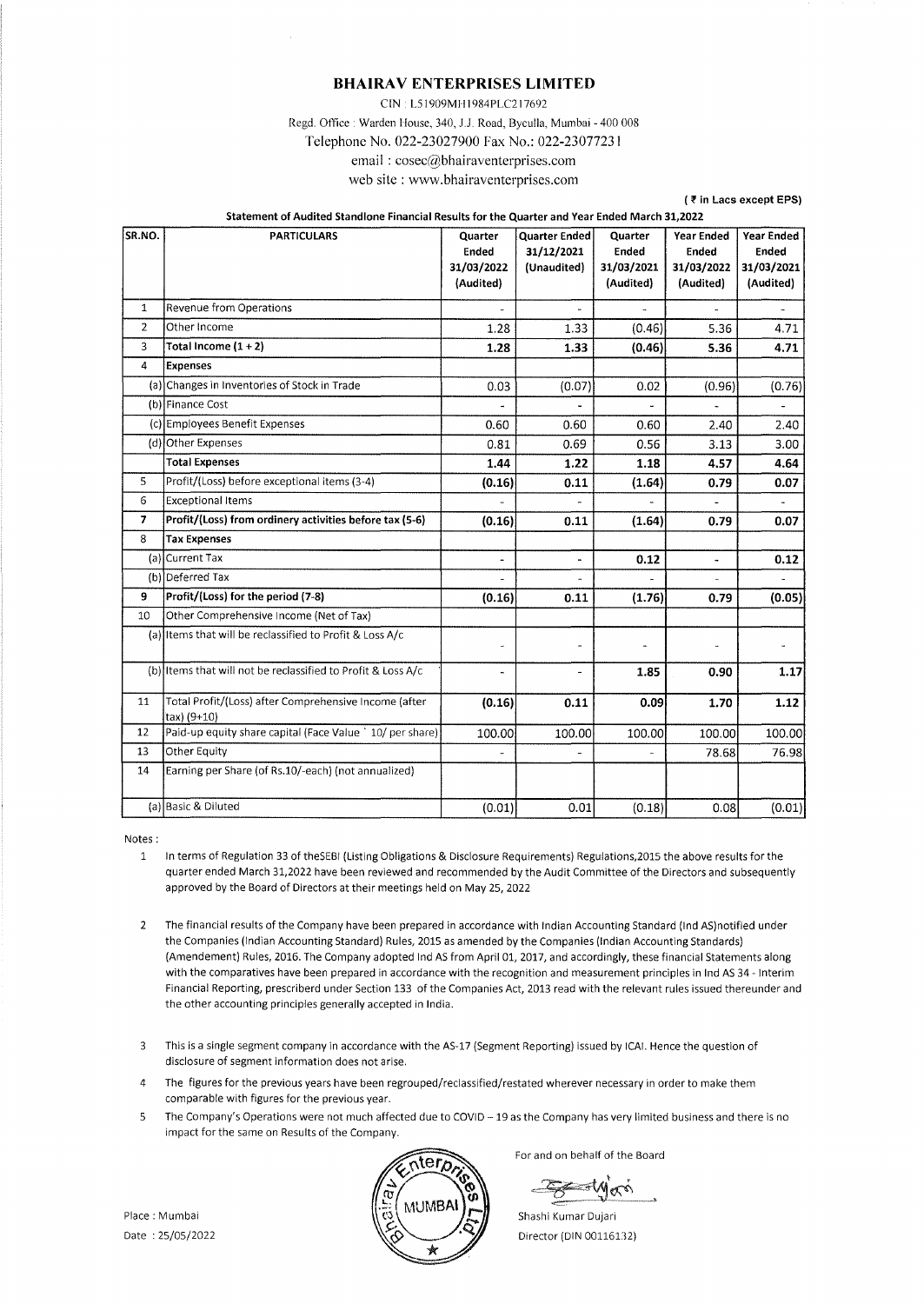# **Regd. Office** : **Warden House, 340, J.J. Road, Byculla, Mumbai- 400 008 CIN** : **L51909MH1984PLC217692**

|                |                                 |             |              | ₹. in Lacs   |
|----------------|---------------------------------|-------------|--------------|--------------|
|                | <b>PARTICULARS</b>              | <b>NOTE</b> | <b>AS AT</b> | <b>AS AT</b> |
|                |                                 | NO.         | 31/03/2022   | 31/03/2021   |
|                |                                 |             | ₹            | ₹            |
| Α.             | <b>ASSETS</b>                   |             |              |              |
| $\mathbf{1}$   | <b>NON CURRENT ASSETS</b>       |             |              |              |
|                | a) Financial Assets             |             |              |              |
|                | i) Investments                  | 3           | 33.95        | 33.05        |
|                | ii) Loans                       | 4           | 111.87       | 117.00       |
|                | <b>Total Non Current Assets</b> |             | 145.82       | 150.05       |
| $\overline{2}$ | <b>CURRENT ASSETS</b>           |             |              |              |
|                | a) Inventories                  | 5           | 14.35        | 13.39        |
|                | b) Financial Assets             |             |              |              |
|                | i) Cash and Cash equivalents    | 6           | 1.00         | 1.13         |
|                | c) Current Tax assets           | 7           | 0.76         | 0.23         |
|                | d) Other Current assets         | 8           | 17.67        | 12.84        |
|                | <b>Total Current Assets</b>     |             | 33.78        | 27.59        |
|                | <b>Total Assets</b>             |             | 179.60       | 177.64       |
| в              | <b>EQUITY AND LIABILITIES</b>   |             |              |              |
| 1              | <b>EQUITY</b>                   |             |              |              |
|                | a) Equity Share Capital         | 9           | 100.00       | 100.00       |
|                | b) Other Equity                 | 10          | 78.68        | 76.98        |
|                | <b>Total Equity</b>             |             | 178.68       | 176.98       |
| $\overline{2}$ | <b>LIABILITIES</b>              |             |              |              |
|                | <b>Current Liabilities</b>      |             |              |              |
|                | a) Financial Liabilities        |             |              |              |
|                | <b>Trade Payables</b>           | 11          | 0.92         | 0.66         |
|                | b) Other Current Liabilities    | 12          |              |              |
|                | <b>Total Liablities</b>         |             | 0.92         | 0.66         |
|                | <b>TOTAL</b>                    |             | 179.60       | 177.64       |

#### **STATEMENT OF STANDALONE ASSETS AND LIABILITIES**

For and on behalf of the Board of Directors



Shashi Kumar Dujari Director DIN : 00116132 Place :Mumbai Date : 25/05/2022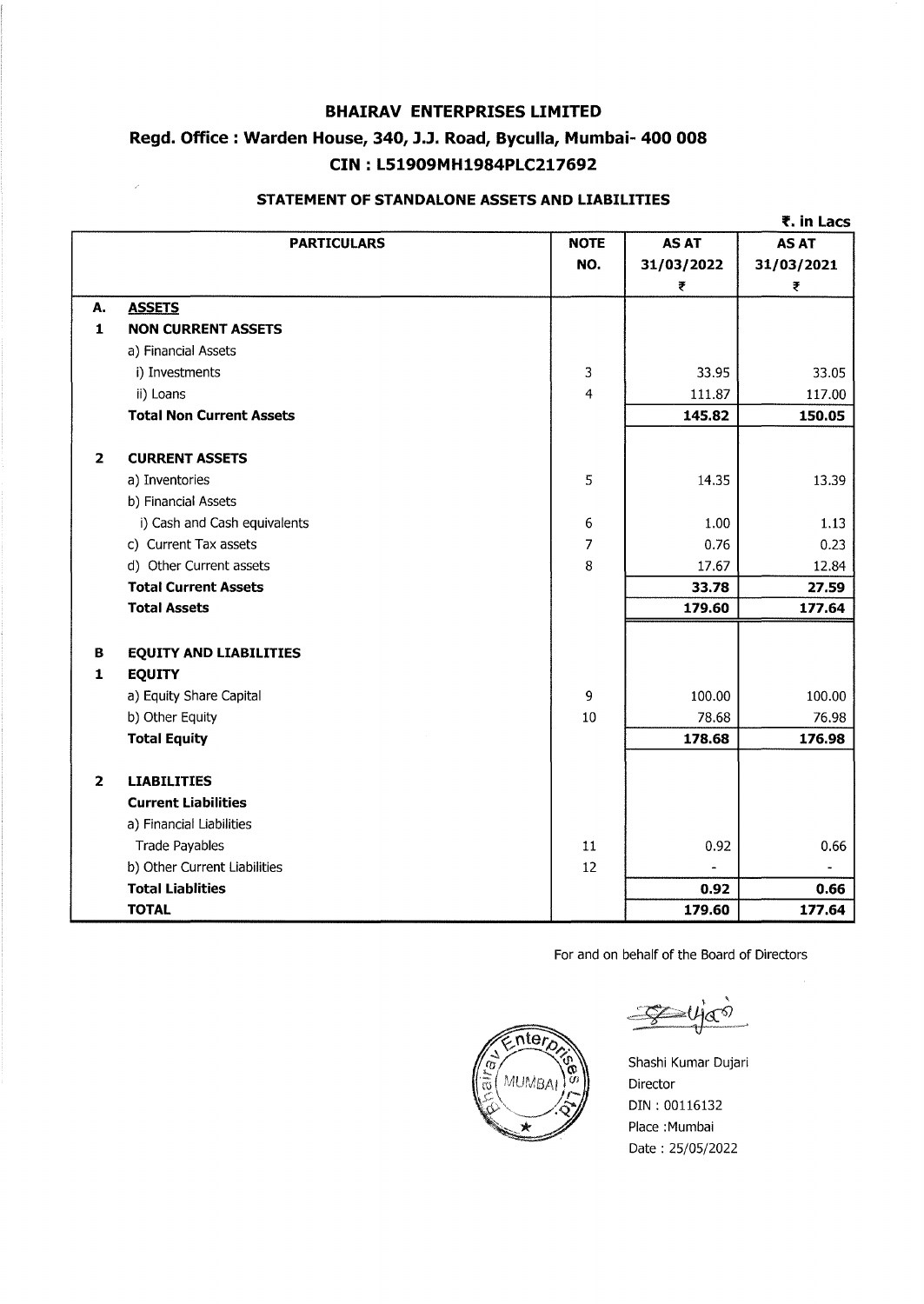| <b>BHAIRAV ENTERPRISES LIMITED</b>                                                         |                                                                    |                                    |                    |  |  |  |
|--------------------------------------------------------------------------------------------|--------------------------------------------------------------------|------------------------------------|--------------------|--|--|--|
| <b>CASH-FLOW STATEMENT ANNEXED TO BALANCE SHEET FOR THE</b><br>YEAR ENDED 31st MARCH, 2022 |                                                                    |                                    |                    |  |  |  |
|                                                                                            |                                                                    |                                    | <u>Amount in ₹</u> |  |  |  |
|                                                                                            |                                                                    | <b>Year Ended</b>                  | <b>Year Ended</b>  |  |  |  |
|                                                                                            |                                                                    | 31.03.2022                         | 31.03.2021         |  |  |  |
| А.                                                                                         | <b>CASH-FLOW FROM OPERATING ACTIVITIES:</b>                        |                                    |                    |  |  |  |
|                                                                                            | Net Profit Before Tax and Extra-ordinary Items                     | 79,267                             | 7,355              |  |  |  |
|                                                                                            | Adjustment for                                                     |                                    |                    |  |  |  |
|                                                                                            | <b>Operating Profit before Working Capital Changes</b>             | 79,267                             | 7,355              |  |  |  |
|                                                                                            | Changes in Working Capital:                                        |                                    |                    |  |  |  |
|                                                                                            | Increase/ (Decrease) in Trade Payables                             | 26,027                             | 5,432              |  |  |  |
|                                                                                            | Increase/ (Decrease) in Inventories                                | (96, 195)                          | (76, 175)          |  |  |  |
|                                                                                            | (Increase)/ Decrease in Other Current Assets                       | (482, 283)                         | (432, 744)         |  |  |  |
|                                                                                            | (Increase)/ Decrease in Other Current Liabilities                  | 88                                 |                    |  |  |  |
|                                                                                            |                                                                    |                                    |                    |  |  |  |
|                                                                                            | <b>Cash Generated from Operation</b>                               | (473,096)                          | (496, 132)         |  |  |  |
|                                                                                            | <b>Income Tax Paid</b>                                             | (53, 587)                          | 22,471             |  |  |  |
|                                                                                            | NET CASH FROM OPERATING ACTIVITIES (A)                             | (526, 682)                         | (473, 661)         |  |  |  |
|                                                                                            |                                                                    |                                    |                    |  |  |  |
| В.                                                                                         | <b>CASH-FLOW FROM INVESTMENT ACTIVITIES:</b>                       |                                    |                    |  |  |  |
|                                                                                            | Sale of Investments                                                |                                    | 2,491,549          |  |  |  |
|                                                                                            | Loan Given                                                         | 513,300                            | (1,955,000)        |  |  |  |
|                                                                                            | NET CASH FROM INVESTMENT ACTIVITIES (B)                            | 513,300                            | 536,549            |  |  |  |
|                                                                                            |                                                                    |                                    |                    |  |  |  |
| C.                                                                                         | <b>CASH FLOW FROM FINANCIAL ACTIVITIES</b>                         |                                    |                    |  |  |  |
|                                                                                            | <b>NET CASH FROM FINANCING ACTIVITIES (C)</b>                      |                                    |                    |  |  |  |
|                                                                                            |                                                                    |                                    |                    |  |  |  |
|                                                                                            | Net Increase/ (Decrease) in Cash and Cash Equivalents<br>$(A+B+C)$ | (13, 382)                          | 62,888             |  |  |  |
|                                                                                            | Cash and Cash Equivalents - Beginning of the Year                  | 112,809                            | 49,921             |  |  |  |
|                                                                                            | Cash and Cash Equivalents - End of the Year                        | 99,427                             | 112,809            |  |  |  |
|                                                                                            | Net Cash and Cash Equivalents                                      | (13, 382)                          | 62,888             |  |  |  |
|                                                                                            |                                                                    |                                    |                    |  |  |  |
|                                                                                            |                                                                    |                                    |                    |  |  |  |
|                                                                                            |                                                                    | For and on behalf of the Board     |                    |  |  |  |
|                                                                                            |                                                                    | <b>BHAIRAV ENTERPRISES LIMITED</b> |                    |  |  |  |
|                                                                                            | nter <sub>p</sub><br><b>MUMBA</b><br>$\vec{\bar{\sigma}}$          | Shashi Kumar Dujari<br>Director    |                    |  |  |  |
|                                                                                            |                                                                    | DIN: 00116132                      |                    |  |  |  |
|                                                                                            |                                                                    | Place : Mumbai                     |                    |  |  |  |
|                                                                                            |                                                                    | Dated: 25th May, 2022              |                    |  |  |  |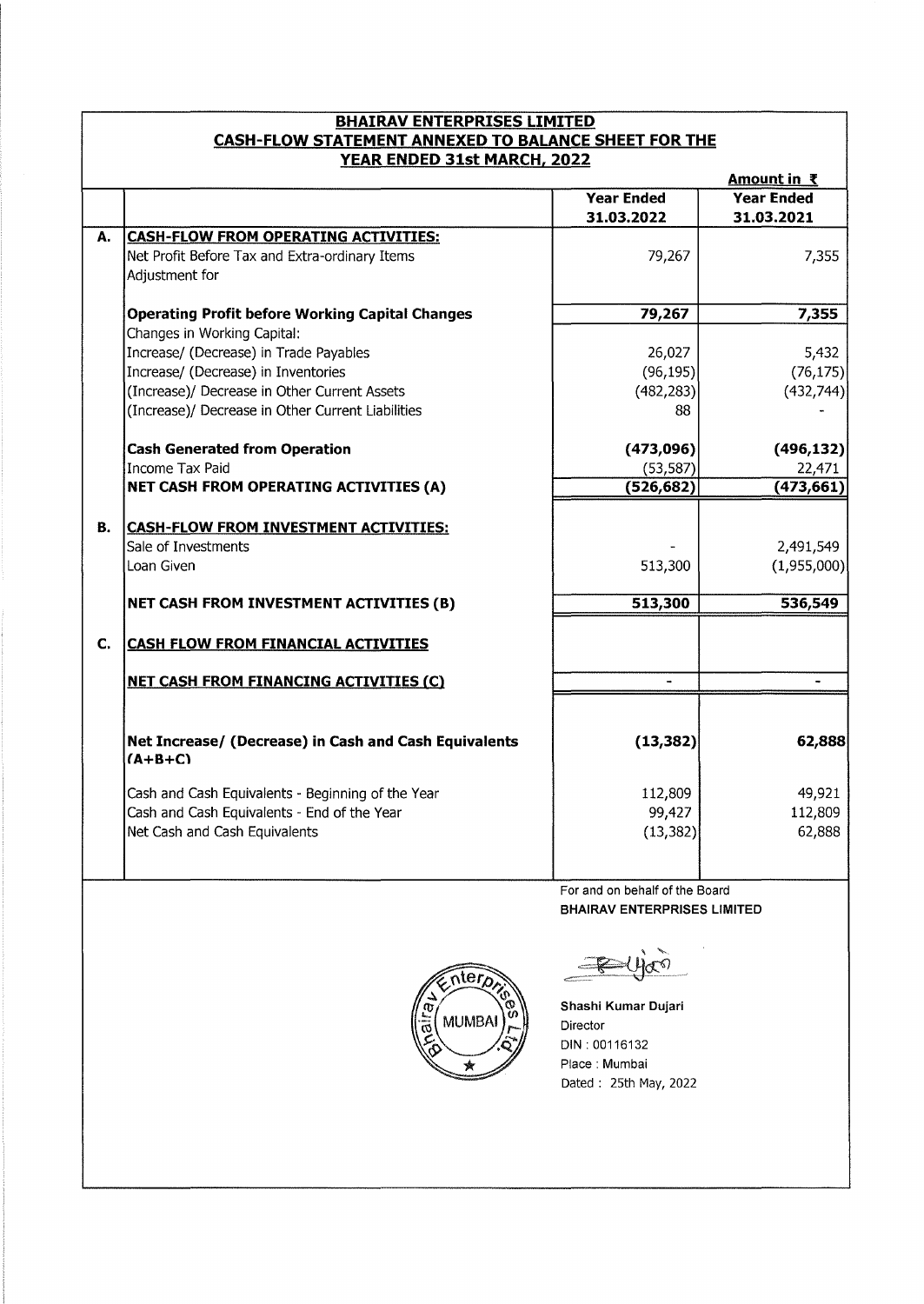

**HEGDE & ASSOCIATES CHARTERED ACCOUNTANTS** 

B-10, 1st Floor. New Putlibai Kapoi Niwas CHS Ltd., S.V. Road, Vile Parle (West), Mumbai - 400 056. Tel.: 022-26708221 - 26701362 . E-mail: HEGDES61@gmail.com • kpajmera@hotmail.com

#### **INDEPENDENT AUDITOR'S REPORT**

To the Board of Directors of **BHAIRAV ENTERPRISES LIMITED** 

#### **Report on the audit of the Standalone financial results**

#### **Opinion**

We have audited the accompanying standalone statement of quarterly and year to date financial results of BHAIRAV ENTERPRISES LIMITED ("the Company") for the quarter ended 31<sup>st</sup> March 2022 and the year to date financial results for the period from  $01<sup>st</sup>$  April 2021 to 31<sup>st</sup> March 2022 (the "Statement"), attached herewith, being submitted by the Company pursuant to the requirement of Regulation 33 of the SEB! (Listing Obligation and disclosure Requirement) Regulations, 2015, as amended (Listing Regulation).

In our opinion and to the best of our information and according to the explanations given to us, the standalone statements:

- a) Are presented in accordance with the requirement of Regulation 33 of the Listing Regulation in this regard and
- b) Gives a true and fair view in conformity with the recognition and measurement principles laid down in the applicable Indian Accounting Standards and other accounting principles generally accepted in India, of the net loss and other comprehensive income and other financial information of the Company for the quarter ended 31<sup>st</sup> March 2022.

# **Basis for Opinion**

We conducted our audit in accordance with the Standards on Auditing ("SAs"), issued by the Institute of Chartered Accountants of India, as specified under Section 143(10) of the Companies Act, 2013 ("the Act"). Our responsibilities under those Standards are further described in the "Auditors Responsibilities for the Audit of the Standalone financial results section of our report. We are independent of the Company in accordance with the Code of Ethics issued by the Institute of Chartered Accountants of India together with the ethical requirement that are relevant to our audit of the financial statements under the Provision of the Act and the rules thereunder, and we have fulfilled our other ethical responsibilities in accordance with these requirements and the Code of ethics. We believe that the audit evidence we have obtained is sufficient and appropriate to provide a basis for our opinion on the annual financial results.

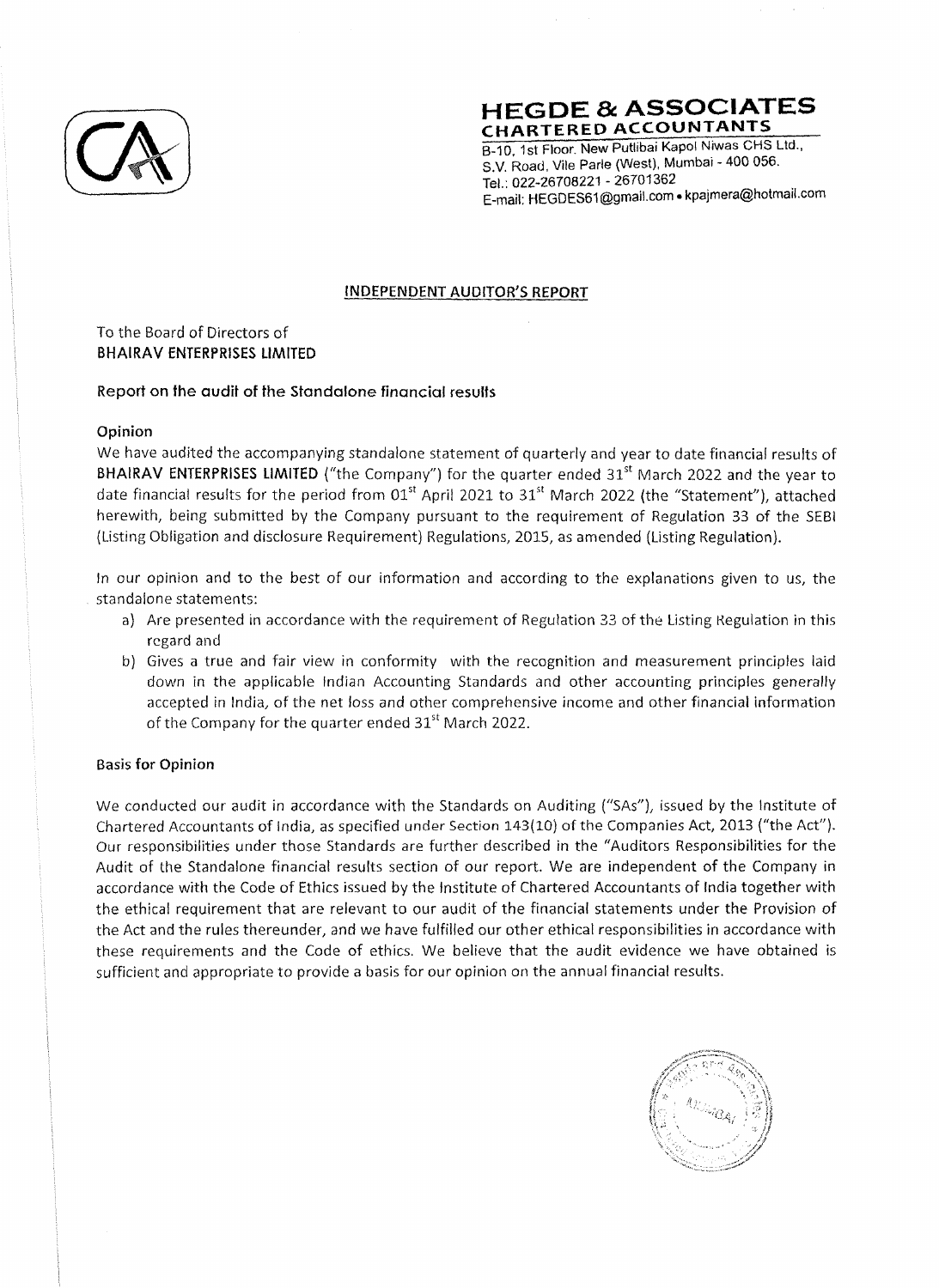#### **Management's Responsibility for the Standalone Financial Results**

The standalone Statements have been prepared on the basis of the standalone annual financial statements.

The Company's Board of Directors is responsible for preparation and presentation of the standalone Financial Statements that give a true and fair view of the Net Loss and other comprehensive income of the Company and other financial information in accordance with the accounting principles generally accepted in India, including the Indian Accounting Standards (Ind AS) prescribed under Section 133 of the Act, read with Rule 7 of the Companies (Accounts) Rules, 2014 and in compliance with Regulation 33 of the Listing regulations.

This responsibility also includes maintenance of adequate accounting records in accordance with the provisions of the Act for safeguarding the assets of the Company and for preventing and detecting frauds and other irregularities; selection and application of appropriate accounting policies; making judgments and estimates that are reasonable and prudent; and design, implementation and maintenance of adequate internal financial controls, that were operating effectively for ensuring the accuracy and completeness of the accounting records, relevant to the preparation and presentation of the standalone statement that give a true and fair view and are free from material misstatement, whether due to fraud or error.

In preparing the standalone Statement, management is responsible for assessing the Company's ability to continue as a going concern, disclosing, as applicable, matters related to going concern and using the going concern basis of accounting unless management either intends to liquidate the Company or to cease operations, or has no realistic alternative but to do so.

The Board of Directors are also responsible for overseeing the Company's financial reporting process.

# **Auditor's Responsibilities for the Audit of the Standalone Financial Results**

Our objectives are to obtain reasonable assurance about whether the standalone statements as a whole are free from material misstatement, whether due to fraud or error, and to issue an auditor's report that includes our opinion. Reasonable assurance is a high level of assurance, but is not a guarantee that an audit conducted in accordance with SAs will always detect a material misstatement when it exists. Misstatements can arise from fraud or error and are considered material if, individually or in the aggregate, they could reasonably be expected to influence the economic decisions of users taken on the basis of the statements.

As part of an audit in accordance with SAs, we exercise professional judgment and maintain professional skepticism throughout the audit. We also:

• Identify and assess the risks of material misstatement of the financial statements, whether due to fraud or error, design and perform audit procedures responsive to those risks, and obtain audit evidence that is sufficient and appropriate to provide a basis for our opinion. The risk of not detecting a material misstatement resulting from fraud is higher than for one resulting from error, as fraud may involve collusion, forgery, intentional omissions, misrepresentations, or the override of internal control.

• Obtain an understanding of internal control relevant to the audit in order to design audit procedures that are appropriate in the circumstances. Under section 143(3)(i) of the Companies Act, 2013, we are also responsible for expressing our opinion on whether the company has adequate internal financial controls system in place and the operating effectiveness of such controls.

• Evaluate the appropriateness of accounting policies used and the personable has of accounting estimates and related disclosures made by management.

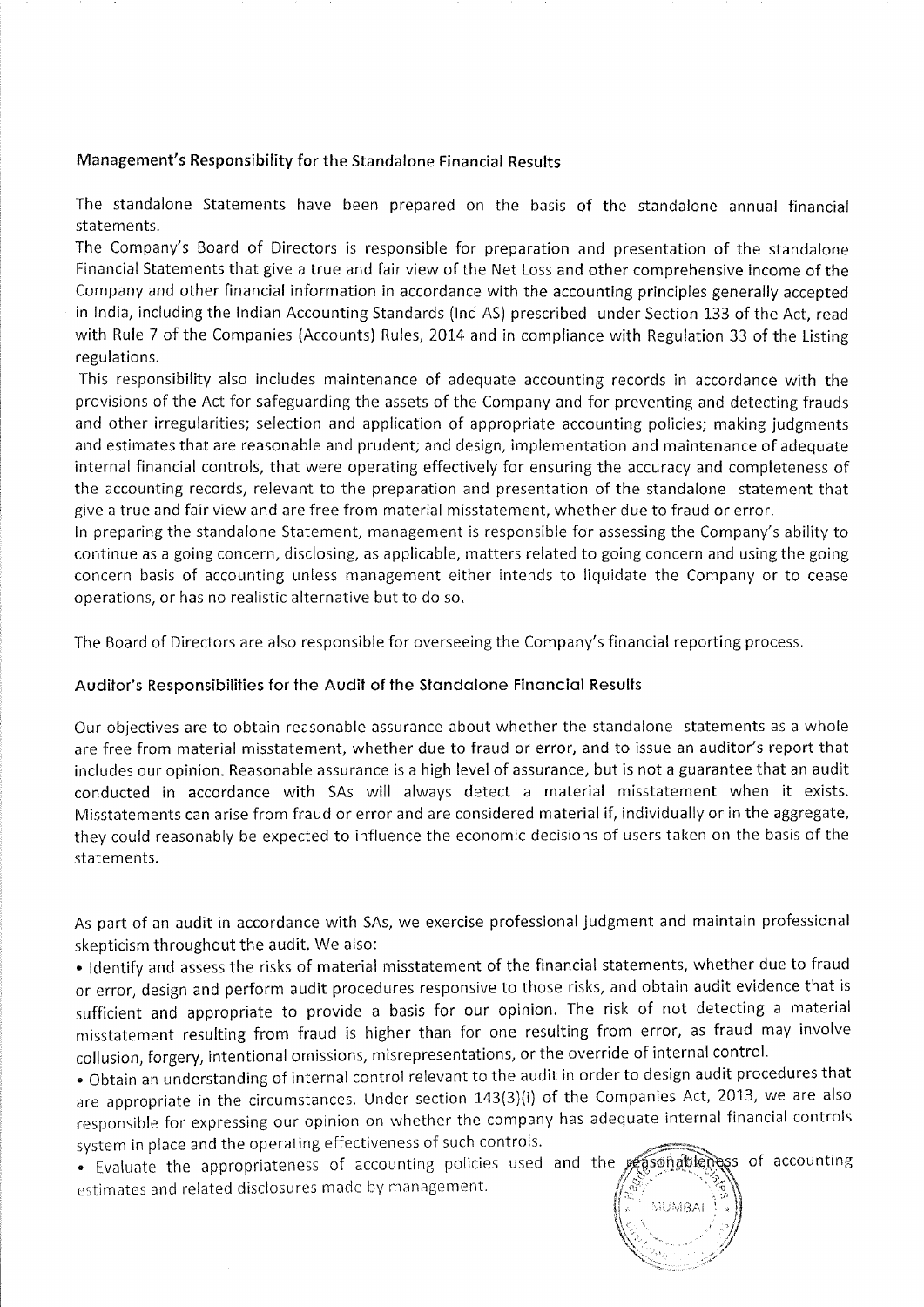• Conclude on the appropriateness of management's use of the going concern basis of accounting and, based on the audit evidence obtained, whether a material uncertainty exists related to events or conditions that may cast significant doubt on the Company's ability to continue as a going concern. If we conclude that a material uncertainty exists, we are required to draw attention in our auditor's report to the related disclosures in the financial statements or, if such disclosures are inadequate, to modify our opinion. Our conclusions are based on the audit evidence obtained up to the date of our auditor's report. However, future events or conditions may cause the Company to cease to continue as a going concern.

• Evaluate the overall presentation, structure and content of the statement, including the disclosures, and whether the statement represent the underlying transactions and events in a manner that achieves fair presentation.

We communicate with those charged with governance regarding, among other matters, the planned scope and timing of the audit and significant audit findings, including any significant deficiencies in internal control that we identify during our audit.

We also provide those charged with governance with a statement that we have complied with relevant ethical requirements regarding independence, and to communicate with them all relationships and other matters that may reasonably be thought to bear on our independence, and where applicable, related safeguards.

#### **Other Matter**

The Standalone statements includes the results for the Quarter ended 31<sup>st</sup> March 2022 being the balancing figure between the audited figures in respect of the full financial year ended  $31<sup>st</sup>$  March 2022 and the published unaudited year to date figures upto the third quarter of the financial year which were subjected to limited review by us, as required under the Listing Regulation.

#### For **HEGDE & ASSOCIATES**

Chartered Accountants Firm Reg. No 103610W 1 S  $S$  and  $\mathcal{A}$ Manoj Shetty **COUVER** (Partner) M.No 138593 Date: 25<sup>th</sup> May 2022 Place: Mumbai UDIN: 22138593AJOPCH3613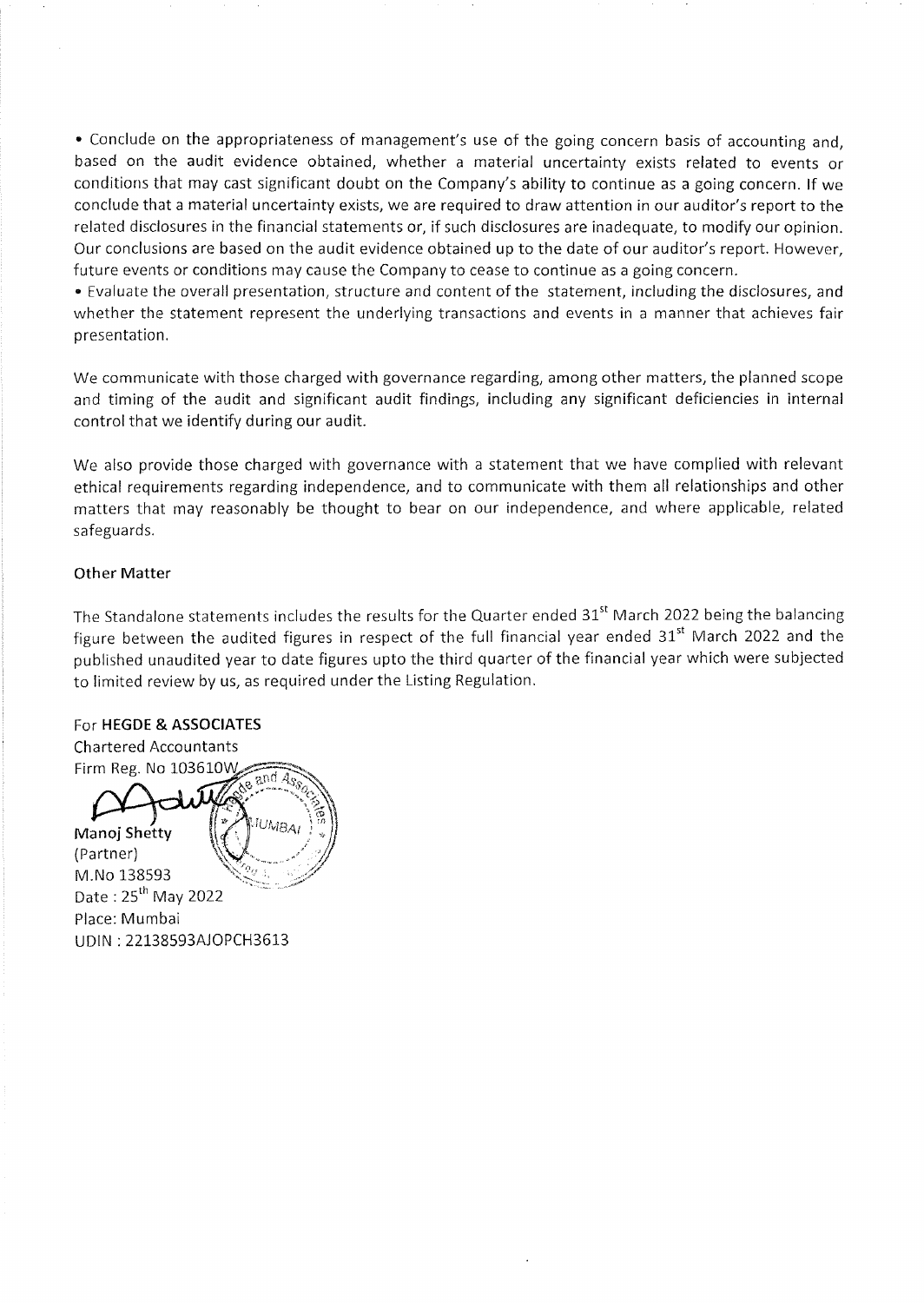Regd. Office: Warden House, 340, J.J. Road, Byculla, Mumbai - 400 008

CIN: L5l909MHl984PLC217692

TEL: (91) 22 2302 7900 FAX: (91) 22 2307 7231

Website: www.bhairaventerprises.com

Email: cosec@bhairaventerprises.com

**(₹ in Lacs except EPS)** 

| Extract of Audited Financial Results for the Quarter and Year ended 31st March, 2022 |              |              |                   |                   |  |
|--------------------------------------------------------------------------------------|--------------|--------------|-------------------|-------------------|--|
| <b>PARTICULARS</b>                                                                   | Quarter      | Quarter      | <b>Year Ended</b> | <b>Year Ended</b> |  |
|                                                                                      | <b>Ended</b> | <b>Ended</b> | 31/03/2022        | 31/03/2021        |  |
|                                                                                      | 31/03/2022   | 31/03/2021   | (Audited)         | (Audited)         |  |
|                                                                                      | (Audited)    | (Audited)    |                   |                   |  |
| Total Income from operations (net)                                                   | 1.28         | (0.46)       | 5.36              | 4.71              |  |
| Net Profit/(Loss) for the period (before Tax,                                        | (0.16)       | (1.64)       | 0.79              | 0.07              |  |
| Exceptional and/or Extra ordinery items)                                             |              |              |                   |                   |  |
| Net Profit/(Loss) for the period before Tax (after                                   | (0.16)       | (1.64)       | 0.79              | 0.07              |  |
| Exceptional and/or Extra ordinery items)                                             |              |              |                   |                   |  |
| Net Profit/(Loss) for the period after Tax (after                                    | (0.16)       | (1.76)       | 0.79              | (0.05)            |  |
| Exceptional and/or Extra ordinery items)                                             |              |              |                   |                   |  |
| Total Comprehensive Income for the period                                            |              |              |                   |                   |  |
| [Comprising Profit/(Loss) for the period (after                                      | (0.16)       | 0.09         | 1.70              | 1.12              |  |
| Tax) and other Comprehensive Income (after tax)                                      |              |              |                   |                   |  |
| <b>Equity Share Capital</b>                                                          | 100.00       | 100.00       | 100.00            | 100.00            |  |
| Reserves - Other Equity (excluding Revaluation                                       |              |              | 78.68             | 76.98             |  |
| Reserve as shown in the Audited Balance Sheet of                                     |              |              |                   |                   |  |
| Earning per share (before extraordinery items                                        |              |              |                   |                   |  |
| (of ₹ 10/-each)                                                                      |              |              |                   |                   |  |
| (a) Basic                                                                            | (0.01)       | (0.18)       | 0.08              | (0.01)            |  |
| (b) Diluted                                                                          | (0.01)       | (0.18)       | 0.08              | (0.01)            |  |
| * Not Annualised                                                                     |              |              |                   |                   |  |

#### **NOTES:**

(a) The above is an extract of the detailed formate of Quarterly Financial Results filed with the Stock Exchanges under Regulation 33 of the SEBI (Listing and Other Disclosure Requirements) Regulations,2015. The full formate of Quarterly Financial Results are available on the website of the stock exchange at www.msei.in and on the Company's website at www.bhairaventerprises.com

(b) There is no change in accounting polcies and hence there is no impact on Profit & Loss.

(c) No Exceptional or extra ordinery items adjusted.

(d) The Company's Operations were not much affected due to COVID  $-19$  as the Company has very limited business and there is no impact for the same on Results of the Company.



For Bhairav Enterprises Limited

Shashi Kumar Dujari Director (DIN 00116132)

Place : Mumbai Date: 25/05/2022